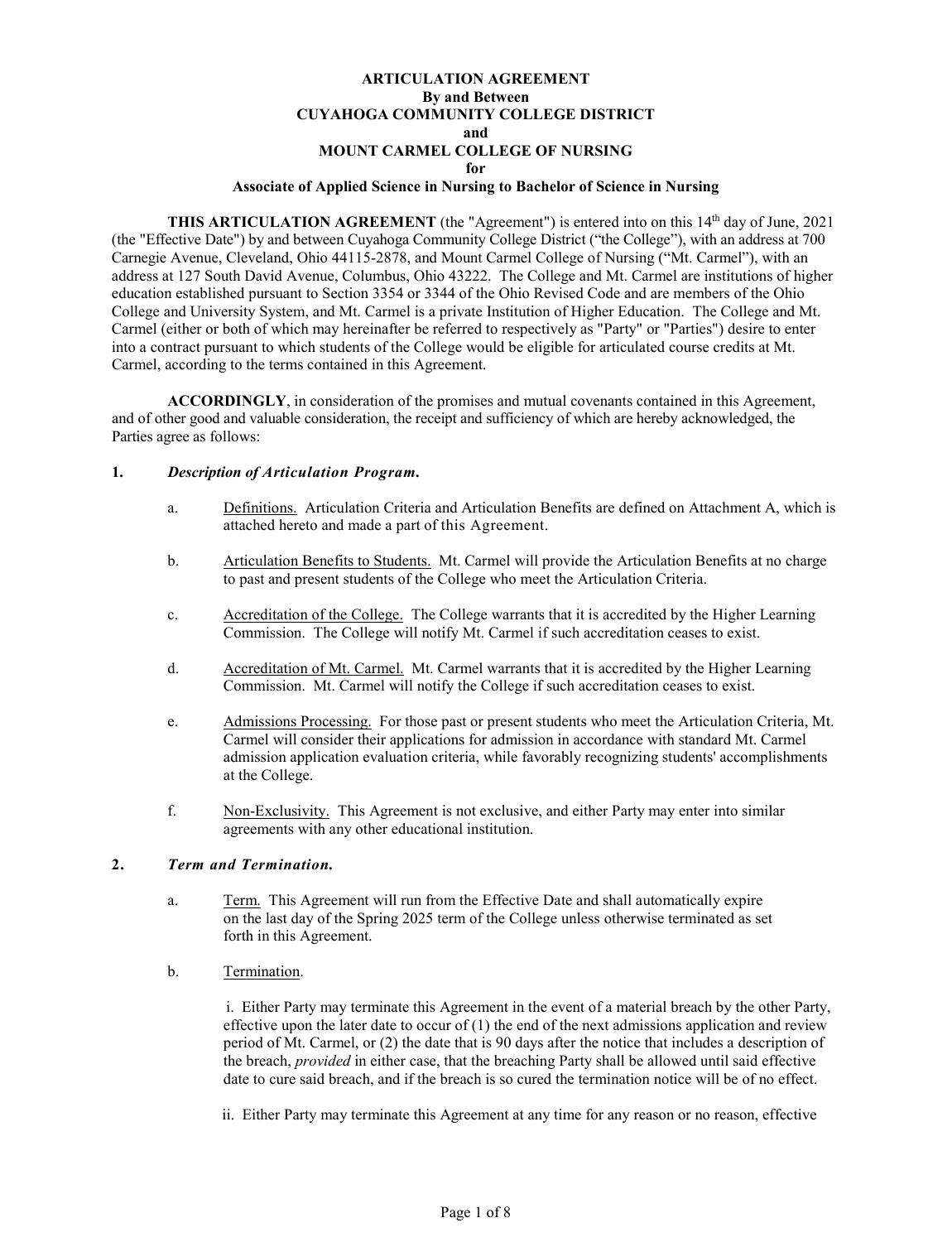one year after providing written notice of its intent to terminate to the other Party.

c. Post-Termination. Upon expiration or termination of this Agreement for any reason or no reason, College students previously accepted by or admitted to Mt. Carmel shall continue to receive the benefits contemplated by this Agreement and the Mt. Carmel catalog rights from the term in which they are admitted to Mt. Carmel as set forth in the Articulation Criteria.

## **3.** *Miscellaneous.*

- a. Severability. If any Section or provision of this Agreement be held illegal, unenforceable, or in conflict with any law by a court of competent jurisdiction, such Section or provision of this Agreement shall be deemed severed from this Agreement and the validity of the remainder of this Agreement shall not be affected thereby.
- b. Governing Law. This Agreement shall be governed by and construed in accordance with the laws of Ohio applicable to contracts made and to be enforced wholly within Ohio.
- c. Jurisdiction; Venue. The Parties to this Agreement each specifically consent to jurisdiction in Ohio in connection with any dispute between the Parties arising out of this Agreement or pertaining to the subject matter hereof. Venue for any dispute between the Parties arising out of this Agreement or pertaining to the subject matter hereof will be in the U.S. District Court for the Northern District of Ohio or in the state courts of Ohio sitting in Cuyahoga County.
- d. Survival. Section 2(c) and this Section 3 will survive termination or expiration of this Agreement.
- e. Notices. All notices or other written communications relating to termination, expiration, or any other legal matter relating to this Agreement will be effective when received in accordance with this Section 3(e) and must be given in writing by courier or reputable overnight delivery service, or by certified mail, return receipt requested, to either Party at the following address (or to such other address as such Party may substitute, by providing a written notice in the manner specified in this Section):

| For Cuyahoga Community College:         | For Mount Carmel College of Nursing:             |
|-----------------------------------------|--------------------------------------------------|
| Lindsay S. English, Ph. D.              | Kathleen Williamson, MSN, PhD, RN                |
| Vice President, Learning and Engagement | President/Academic Dean, Mount Carmel College of |
| 700 Carnegie Avenue                     | Nursing                                          |
| Cleveland, OH 44115                     | 127 South David Avenue                           |
|                                         | Columbus, OH 43222                               |
| With a copy to:                         |                                                  |
| Office of General Counsel               |                                                  |
| Cuvahora Community College              |                                                  |

Cuyahoga Community College 700 Carnegie Avenue Cleveland, OH 44115

- f. Waivers and Amendments. The waiver by either Party of any provision of this Agreement on any occasion and upon any particular circumstance shall not operate as a waiver of such provision of this Agreement on any other occasion or upon any other circumstance. This Agreement may be modified or amended only via writing signed by both Parties.
- g. Assignment. Neither Party may assign its rights or delegate its duties under this Agreement. Any attempted assignment or delegation in violation of this Section would be null and void.
- h. Complete Agreement; Integration. This Agreement contains the complete understanding of the Parties with respect to the subject matter hereof and supersedes all other agreements, understandings, communications, and promises of any kind, whether oral or written, between the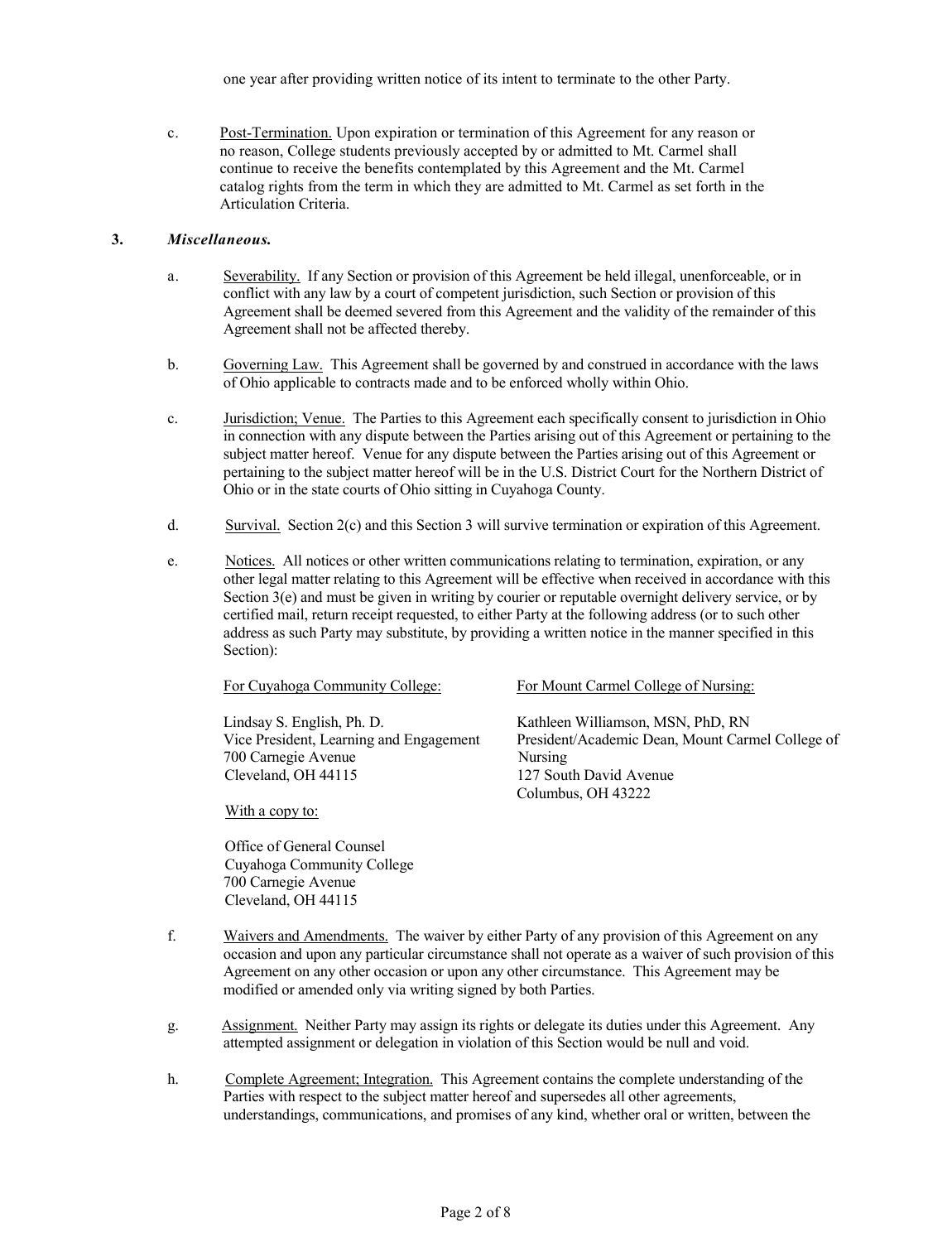Parties with respect to such subject matter.

- i. Counterparts: Facsimile Signatures. This Agreement may be executed in multiple counterparts, all of which shall be originals and which together shall constitute a single agreement. For the purpose of interpreting this Agreement, facsimile signatures shall be considered equivalent to original signatures.
- j. Independent Contractors. The Parties are independent contractors, and no agency, partnership, franchise, joint venture, or employment relationship is intended or created by this Agreement. Neither Party shall make any commitment, or give the impression that it has authority to make any commitment, on behalf of the other Party.
- k. Compliance with Laws. The Parties will comply with all applicable laws and regulations in performing their obligations hereunder. When taking actions (or failing to act) in any way relating to this Agreement, each Party agrees that it will not unlawfully discriminate against any person on the basis of race, sex, sexual orientation, religion, disability, age, national origin or ancestry, genetic information, military status, gender identity and expression, veteran status, pregnancy, or color.
- l. Omissions & Errors. If any terms, words or clauses are inoperative by virtue of error or omission on the part of either Party, the inoperative term, word or clause will be replaced automatically with a valid, enforceable and operative provision as close to the original language as may be possible which preserves the economic benefit to the Parties.
- m. Data Exchange. The parties should be prepared to exchange information annually regarding student success related to this Agreement. The College will provide upon request a directory list of graduates from the College following each graduation while complying with the Family Educational Rights and Privacy Act, Gramm-Leach-Bliley Act of 1999. Mt. Caramel will provide the College with information regarding the success of students transferring to Mt. Carmel while utilizing the benefits of this Agreement.

Institutional Research Departments of both institutions will be expected to meet within 90 days of signing of this Agreement to determine a process to share information.

n. Promotional Material. All promotion and advertising of the Articulation Agreement must conform to the statement approved by the College's Integrated Communications Department (see Attachment B, which is attached hereto and made a part of this Agreement).

**INTENDING TO BE LEGALLY BOUND,** by signing below, each Party acknowledges its agreement with the terms and conditions of this Agreement and each signatory represents and warrants that he/she is authorized to sign on behalf of and to bind his/her Party to all of the terms and conditions of this Agreement as of the Effective Date.

# **CUYAHOGA COMMUNITY COLLEGE DISTRICT: MOUNT CARMEL COLLEGE OF NURSING:**

By:  $\angle$ *indsay*  $\cup$ . (*nglish*  $\Box$  By:  $\Box$ 

Lindsay S. Egglish Vice President, Learning and Engagement

Kathleen Williamson President/Academic Dean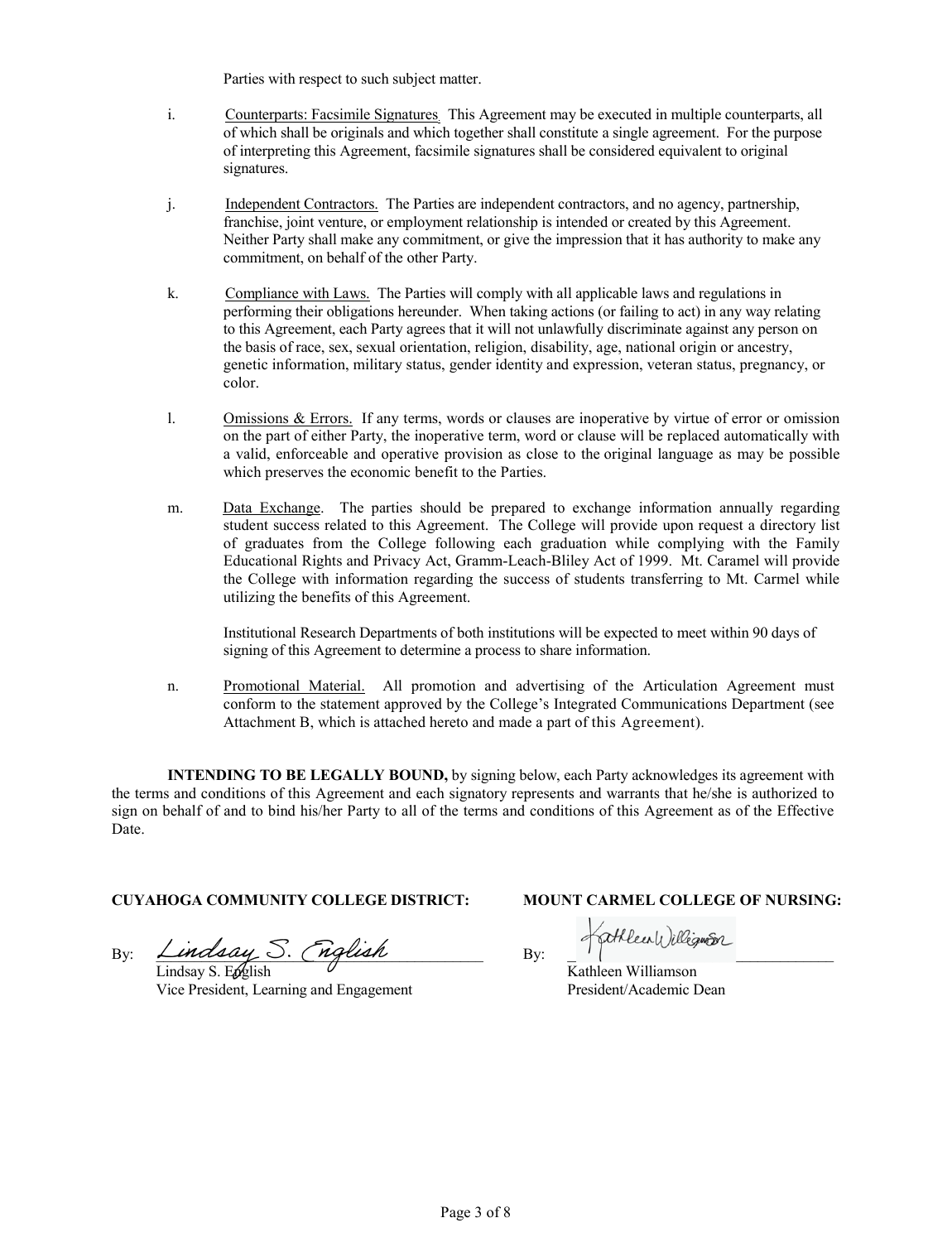## **ATTACHMENT A to the Articulation Agreement Dated June 14, 2021 By and Between Cuyahoga Community College District and Mount Carmel College of Nursing for Associate of Applied Science in Nursing to Bachelor of Science in Nursing (RN to BSN) Articulation Criteria and Articulation Benefits**

## **1.** *The articulation criteria ("Articulation Criteria") are:*

- a. Completion of the Associate of Applied Science in Nursing as outlined in Appendix A
- b. Active/unencumbered RN license
- c. Above a 2.0 overall GPA at all institutions attended
- d. Completed Mt. Carmel application for admission

## **2.** *The articulation benefits ("Articulation Benefits") are:*

- a. Preferred tuition rate for Tri-C graduates of \$8,000 for the core nursing curriculum (30 total credit hours) or \$267.67 per credit hour
- b. General education coursework outside of core nursing curriculum (if needed to reach 120 credit hours) will be \$333.33 per credit hour
- c. Courses listed in this approved Transfer Pathway will apply towards college, university and major requirements for graduation at Mt. Carmel
- d. Flexible online program scheduling (8 different start dates per year, 6-week courses, part-time or fulltime, self-paced)
- e. No nursing proficiency or placement exams required
- f. A Transcript Evaluation Guide and Degree Plan Pathway will be provided and updated as needed (see Attachment C and Appendix A)
- g. To help ensure seamless transfer, Mt. Carmel advising staff, with the assistance of the College's Transfer Specialists and Counseling Departments, will be available every semester to meet with prospective students in person or virtually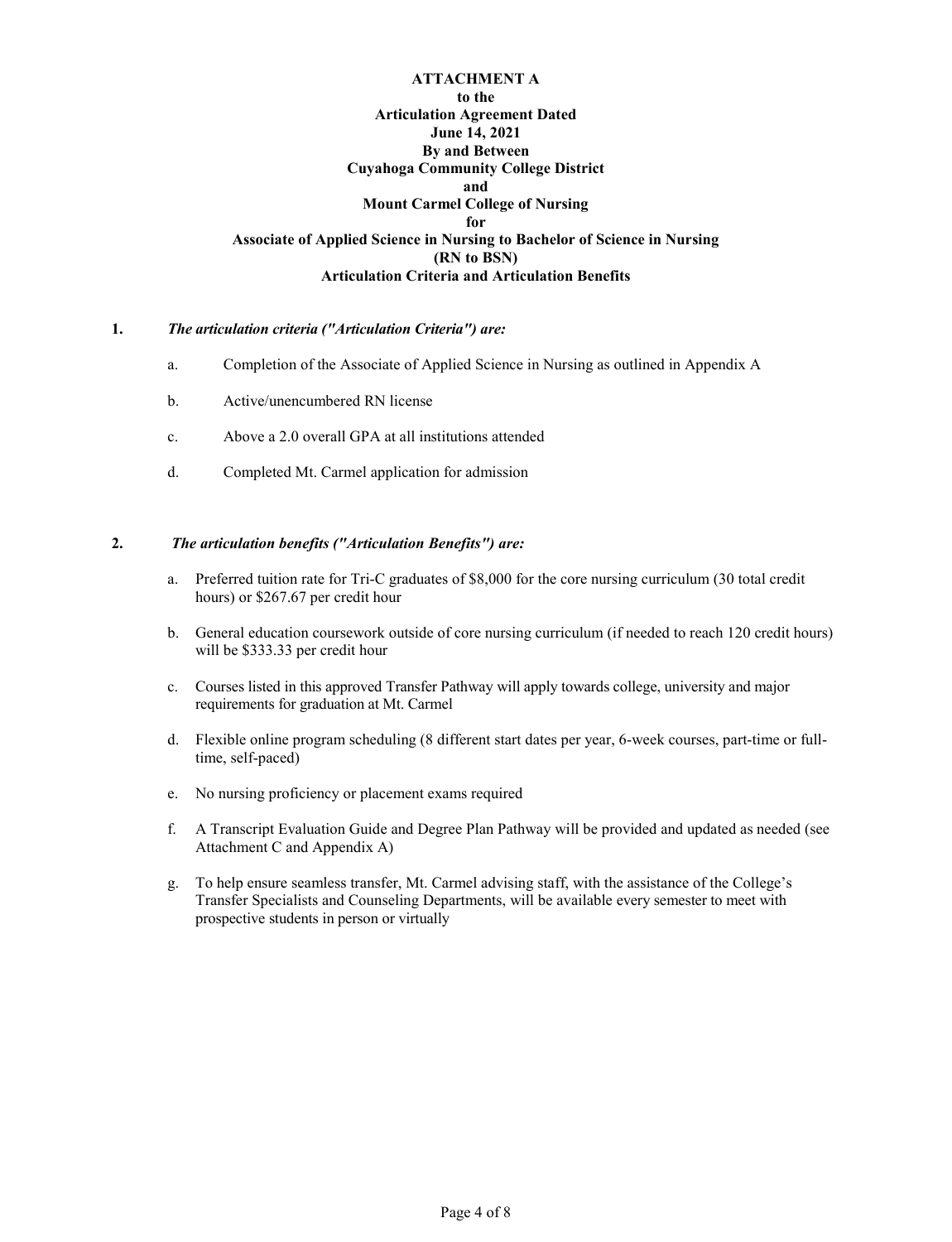## **ATTACHMENT B to the Articulation Agreement Dated June 14, 2021 By and Between Cuyahoga Community College District and Mount Carmel College of Nursing for Bachelor Degree Completion**

#### **Marketing and Advertising Restrictions**

Promotion of Partnership to Domestic and International Students

In order for Cuyahoga Community College and Mount Carmel College of Nursing to reach out to partners and the community effectively, it is important to monitor the impression conveyed through all forms of communication such as advertising, publications, and signage. The sum total of all impressions generated by these communications must be effective and meaningful to the audiences with which the College communicates.

Therefore, the Parties agree that any use of the other's name, trade name, trademark, logo and tagline, or any other defining symbol or name associated with either entity during the term of this Agreement shall be for the sole purpose of promoting this Agreement. Express written permission or a limited license is required to use the other Party's name, trade name, trademark, logo, tagline, or any other defining symbol or name associated with the other entity. Neither Party will use the other's name or symbols in a way that would cause confusion in the public mind as to the relationship between the Parties. All written materials associated with this Agreement must distinctly note the termination date of the Agreement, the degrees within the Agreement, and the average additional hours required to complete the completion degree. Any and all promotional materials, including written, verbal, video graphic, electronic, or multimedia of any kind, must be reviewed and approved by both Parties prior to any use or distribution.

#### **Marketing Contacts:**

Cuyahoga Community College District: Mount Carmel College of Nursing:

Eric Wheeler Nicole Lambert, MA Director, Creative Services Employer Partnerships Integrated Communications Department<br>
Cuvahoga Community College 127 South David Avenue<br>
127 South David Avenue Cuyahoga Community College Jerry Sue Thornton Center Columbus, Ohio 43222 2500 E. 22nd Street P: 215-530-2210 Cleveland, Ohio 44115 [nlambert@mccn.edu](mailto:nlambert@mccn.edu) P: 216-987-3517 F: 216-987-4806

#### **ATTACHMENT C**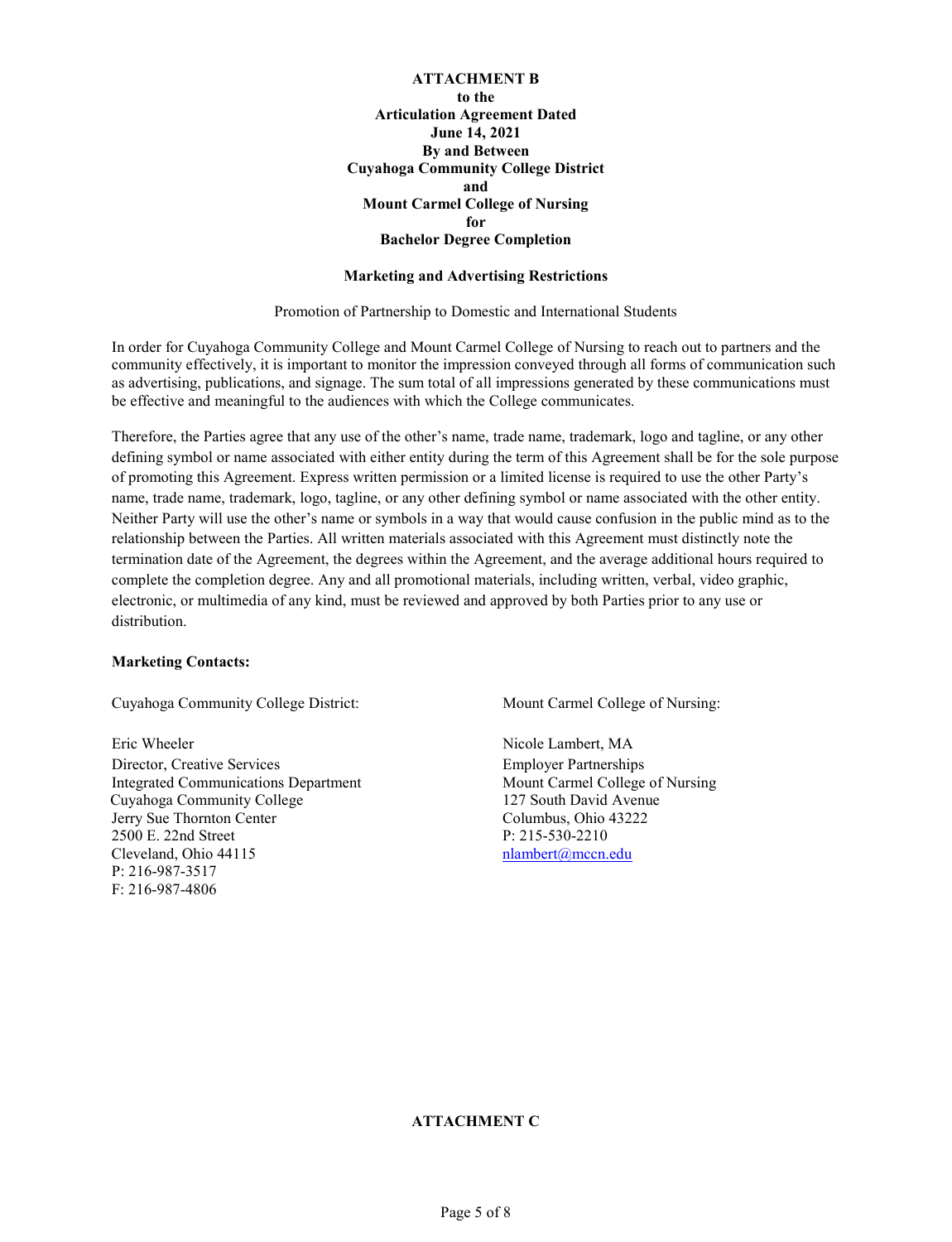# **AY2020-2021** Mount Carmel College of Nursing (MCCN) and Tri-C RN to BSN Transcript Evaluation Guide

| Category                     | <b>GE Requirements/Semester Credits</b>        | <b>School</b> | <b>Total</b><br><b>Credits</b> |
|------------------------------|------------------------------------------------|---------------|--------------------------------|
| English                      | ENG1010 or ENG101H (3), ENG1020 or             |               | 6                              |
| Comp/Communications          | ENG102H(3)                                     |               |                                |
| Logic/Math/Analytic/Thinking | Math1240 (3)                                   |               | $\overline{3}$                 |
| Arts/Culture and Humanities  |                                                |               | $\boldsymbol{0}$               |
| Social/Behavioral Science    | PSY1010 or PSY101H (3), PSY2020 or             |               | $\overline{7}$                 |
|                              | PSY202H(4)                                     |               |                                |
| Sciences                     | BIO2331 (4), BIO2341 (4), BIO2500 (4)          |               | 12                             |
|                              |                                                | Total         | 28                             |
| Cuyahoga                     | Up to 42 hours credit awarded for              |               |                                |
|                              | ADN/Licensure                                  | Total         | 42                             |
|                              | <b>Cuyahoga Total Transfer</b>                 |               | 70 credits                     |
|                              |                                                |               |                                |
|                              | <b>MCCN - Online RN to BSN Courses</b>         |               |                                |
| <b>NURS 301</b>              | Nursing informatics                            |               | 3                              |
| <b>NURS 360</b>              | Nursing research and EBP                       |               | $\overline{3}$                 |
| <b>NURS 400</b>              | Conceptual foundations in nursing              |               | $\overline{3}$                 |
| <b>NURS 402</b>              | Caring practices within the leadership role    |               | $\overline{4}$                 |
| <b>NURS 403</b>              | Caring practices within the community          |               | $\overline{4}$                 |
| <b>NURS 415</b>              | Healthcare quality and safety                  |               | $\overline{3}$                 |
| <b>NURS 420</b>              | Interprofessional practice and team-based care |               | $\overline{3}$                 |
| <b>NURS 490</b>              | Capstone experience                            |               | $\overline{4}$                 |
| One Core Option Course       | HUMN 420 (Ethical Issues)                      |               | $\overline{3}$                 |
|                              | HUMN 425 (Religion/Spirituality)               |               |                                |
|                              | NURS 3533 (Transcultural Concepts)             |               |                                |
|                              |                                                | Total         | 30                             |
|                              | $Tri-C$ transfer + MCCN core nursing           |               | 100 credits                    |
|                              |                                                |               |                                |
|                              | <b>Required Gen Ed Course</b>                  |               |                                |
| Statistics/Data Analysis     | Tri-C Math 1410 fulfills the requirement       |               | 3                              |
|                              | <b>General Education Courses</b>               |               |                                |
| <b>General Education</b>     | 3 hours of the 18 must be an Arts/Humanities   |               |                                |
|                              | course                                         |               | 18                             |
|                              |                                                | Total         | 121                            |

## **Appendix A Degree Plan Pathway**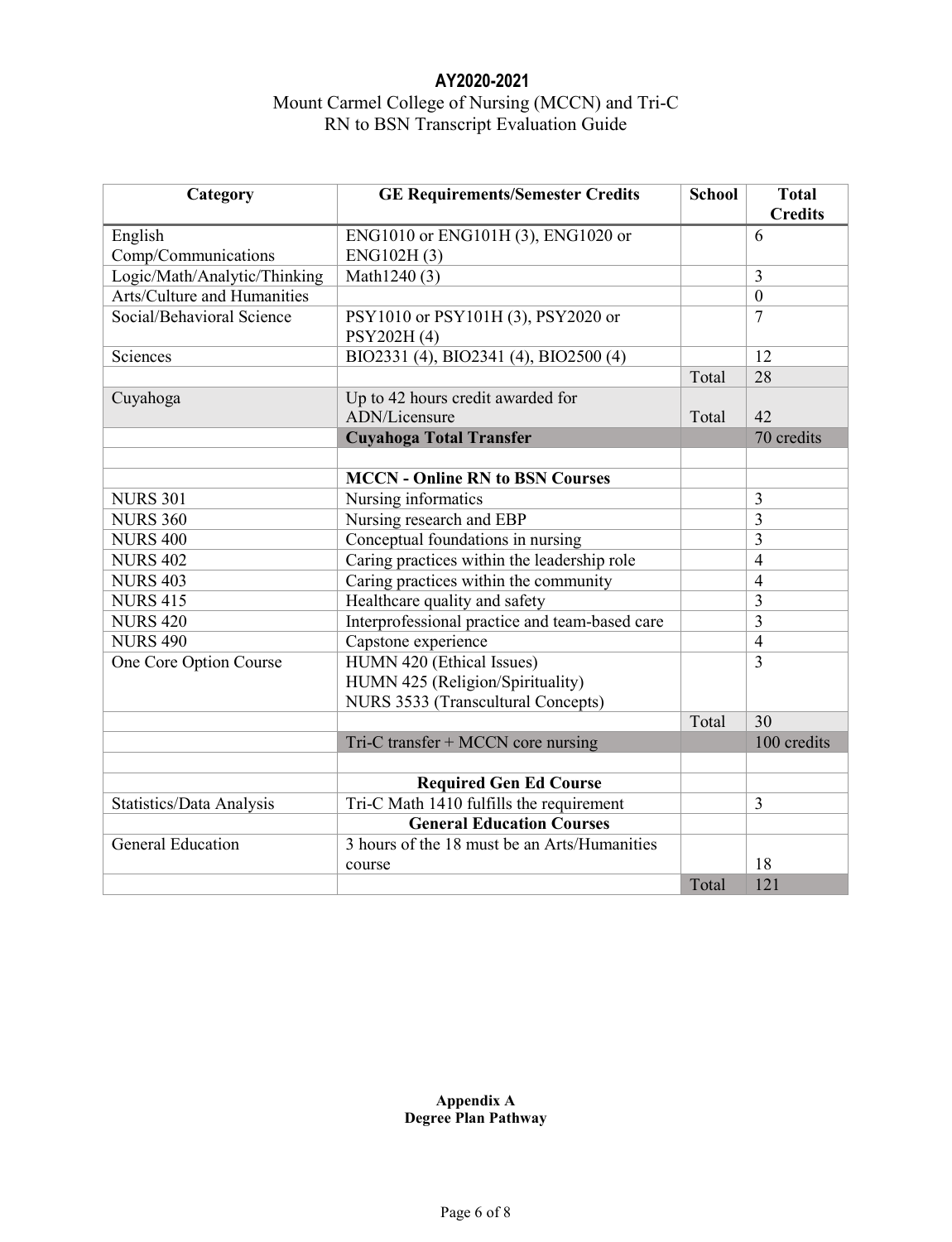#### *Associate of Applied*  **Science to Example 2 Apple 2 Apple 2 Apple 2 Apple 2 Apple 2 Apple 2 Apple 2 Apple 2 Apple 2 Apple 2 Apple 2 Apple 2 Apple 2 Apple 2 Apple 2 Apple 2 Apple 2 Apple 2 Apple 2 Apple 2 Apple 2 Apple 2 Apple 2 Apple 2 Apple**



## **Suggested Transfer Pathway at Tri-C**

| <b>First Semester</b> | (Program Admission Requirements)         | <b>Credits</b> | Second<br><b>Semester</b> |                                                                                         | <b>Credits</b> |
|-----------------------|------------------------------------------|----------------|---------------------------|-----------------------------------------------------------------------------------------|----------------|
| PSY 1010/101H         | General Psychology/Honors                |                | <b>BIO 2341</b>           | Anatomy and Physiology II                                                               |                |
| MATH 1240             | <b>Contemporary Mathematics</b>          |                | <b>NURS 1200</b>          | <b>Fundamentals of Nursing Concepts</b>                                                 |                |
| <b>BIO 2331</b>       | Anatomy and Physiology I                 |                | <b>NURS 1210</b>          | Concepts of Nursing Care for Patients in<br>Community and Behavioral Health<br>Settings |                |
| <b>NURS 1000</b>      | Introduction to Healthcare Concepts      |                | PSY 2020/202H             | Life Span Development                                                                   |                |
| <b>NURS 1010</b>      | Introduction to Patient Care<br>Concepts |                |                           |                                                                                         |                |
|                       |                                          | 15             |                           |                                                                                         | 14             |

| <b>Third Semester</b> |                                                                              | <b>Credits</b> | Fourth<br><b>Semester</b> |                                                                                           | <b>Credits</b> |
|-----------------------|------------------------------------------------------------------------------|----------------|---------------------------|-------------------------------------------------------------------------------------------|----------------|
| ENG 1010/101H         | <b>English Composition I/Honors</b>                                          |                | ENG 1020/102H             | <b>English Composition II/Honors</b>                                                      |                |
| <b>NURS 1220</b>      | Concepts of Nursing Care for patients<br>with Acute and Chronic Conditions I | 5              | <b>BIO 2500</b>           | Microbiology                                                                              |                |
| <b>NURS 1230</b>      | Concepts of Nursing Care of<br>Childbearing Families and Children            |                | <b>NURS 2000</b>          | Concepts of Nursing Care for Patients<br>with Acute Unstable and Chronic<br>Conditions II |                |
| <b>NURS 1240</b>      | <b>Role Transitions</b>                                                      |                |                           |                                                                                           |                |
|                       |                                                                              |                |                           |                                                                                           |                |
|                       |                                                                              | 13             |                           |                                                                                           | 13             |

| <b>Fifth Semester</b> |                                                               | Credits |
|-----------------------|---------------------------------------------------------------|---------|
| <b>NURS 2010</b>      | Concepts of Nursing Care for Patients with Complex Conditions |         |
|                       |                                                               |         |

A**ssociate of Applied Science Degree awarded** Total Hours Earned in Program: 61

*Transfer Details: General Education course work = 28 credits and 42 credits awarded for ADN/Licensure Total credit from Tri-C = 70 See Attachment C for details.*

**The following courses are required by Mount Carmel College of Nursing and can be taken at Tri-C, but may not be eligible for financial aid; please consult a Tri-C Financial Aid Office for details.**

|                                   | <b>Remaining General Education Mt. Carmel Requirements</b>             | credits |
|-----------------------------------|------------------------------------------------------------------------|---------|
| <b>Statistics/Data Analysis**</b> | Tri-C Math 1410 fulfills the requirement                               |         |
| <b>General Education</b>          | 3 hours Arts/Humanities course<br>15 hours any General Elective course | 18      |

# **Mount Carmel College of Nursing Required Nursing Courses**